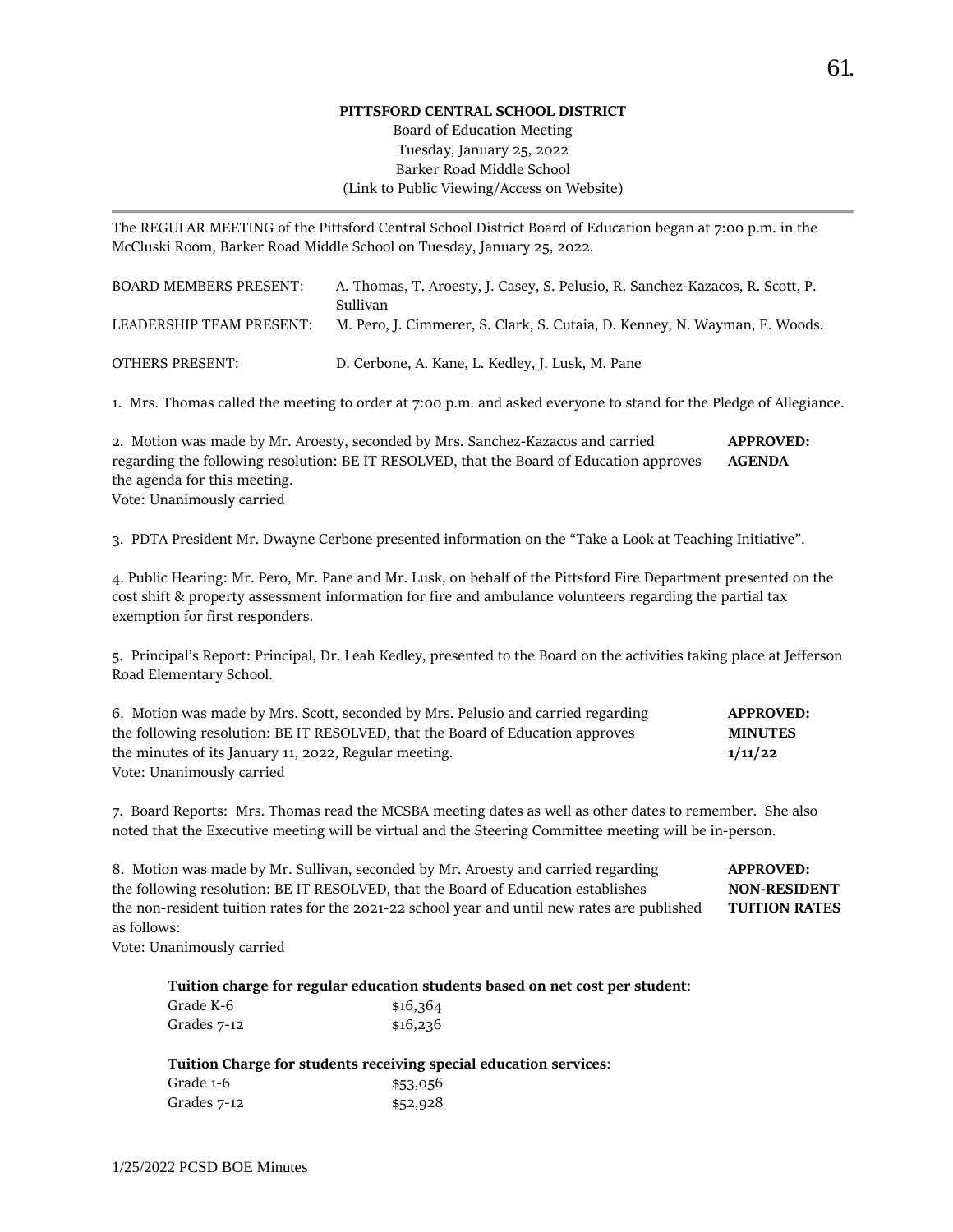9. Motion was made by Mr. Sullivan, seconded by Mrs. Sanchez-Kazacos and carried **APPROVED:** regarding the following resolution: BE IT RESOLVED, that the Board of Education, upon the **PROFESSIONAL**  Superintendent's recommendation, approves the following Professional Staff Report: **STAFF REPORT**  Vote: Unanimously carried

A. Appointment – Certificated Staff

| Name:                  | Matthew D'Amico           |
|------------------------|---------------------------|
| Position:              | BRMS.5/CRMS.5 Mathematics |
| Type of Position:      | Probationary              |
| Tenure Area:           | Mathematics               |
| Probationary Period:   | $02/22/2022 - 02/21/2026$ |
| Certification:         | Provisional               |
| Salary:                | \$50,423.00 Federal Funds |
| <b>Effective Date:</b> | 02/22/2022                |
|                        |                           |

B. Appointment – School Related Professional

| Name:             | Marianne Dalton      |
|-------------------|----------------------|
| Position:         | MHS Paraprofessional |
| Type of Position: | <b>Full Time</b>     |
| Salary:           | \$20,624.00          |
| Effective Date:   | 01/18/2022           |
|                   |                      |

| Name:             | Aiste Kausakyte              |
|-------------------|------------------------------|
| Position:         | <b>BRMS</b> Paraprofessional |
| Type of Position: | Part Time                    |
| Salary:           | \$14.88 hr.                  |
| Effective Date:   | 01/18/2022                   |
|                   |                              |

| Name:             | Kara Miller                 |
|-------------------|-----------------------------|
| Position:         | <b>JRE</b> Paraprofessional |
| Type of Position: | <b>Full Time</b>            |
| Salary:           | \$18,854.00                 |
| Effective Date:   | 01/18/2022                  |
|                   |                             |

| <b>Madison Bulling</b> |
|------------------------|
| MCE Paraprofessional   |
| <b>Full Time</b>       |
| \$18,070.00            |
| 01/24/2022             |
|                        |

### C. Resignations for Retirements

*This group of 23 professional educators has dedicated 523.42 full-time years of service to Pittsford CSD.* 

| First Name | Last Name      | Location    | Position | Yrs. In District | Retirement Date |
|------------|----------------|-------------|----------|------------------|-----------------|
| Ann-Marie  | Ark            | <b>MHS</b>  | English  | 22.3             | 06/30/2022      |
| Gary       | <b>Buckert</b> | <b>SHS</b>  | Science  | 17               | 06/30/2022      |
| Natalie    | Crittenden     | <b>CRMS</b> | Science  | 16               | 06/30/2022      |
| Thomas     | <b>Doeblin</b> | MHS         | English  | 20               | 06/30/2022      |
| Gregg      | Dougherty-     | <b>CRMS</b> | Grade 6  | 34               | 06/30/2022      |
|            | Herman         |             |          |                  |                 |

## 62.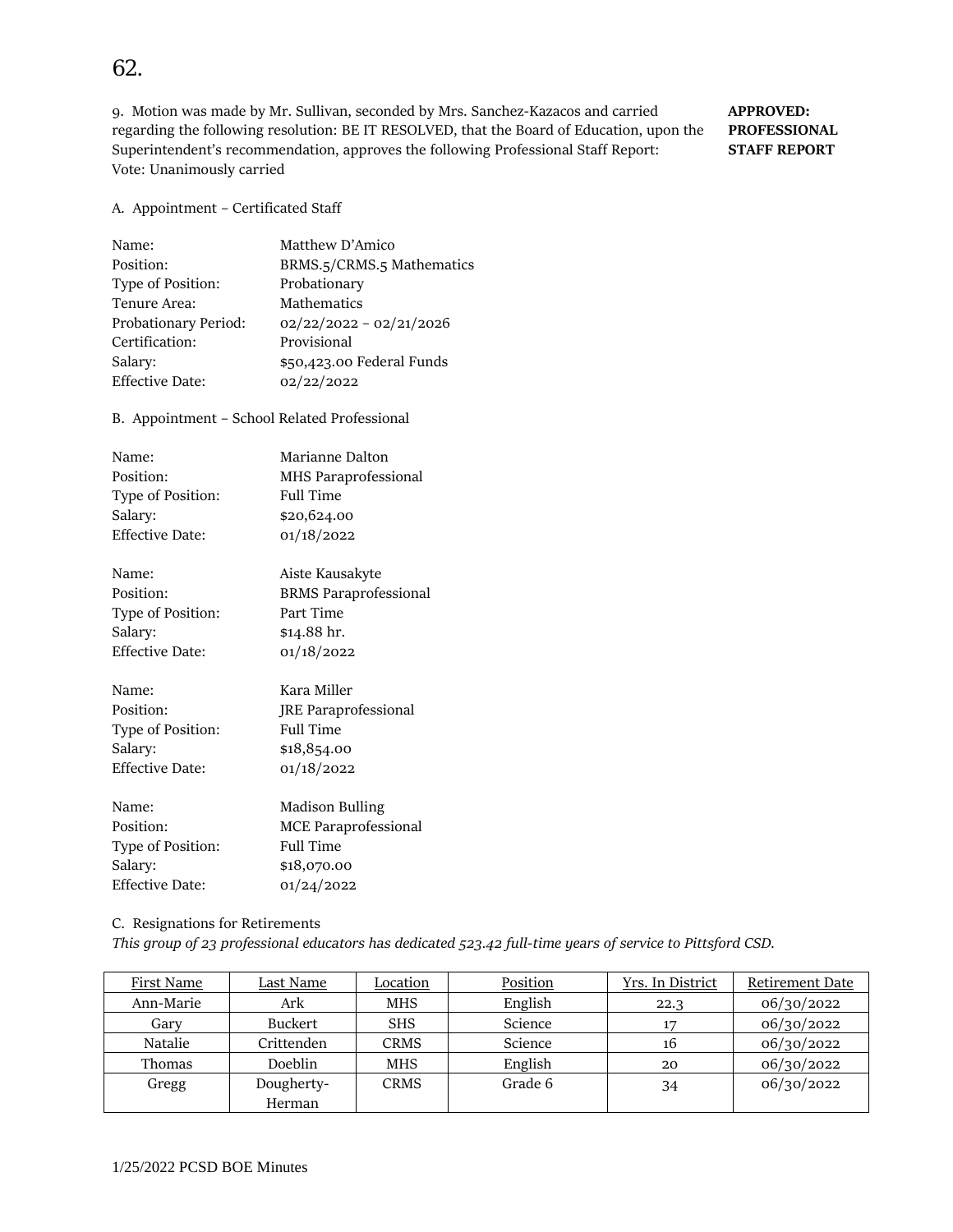| <b>First Name</b> | <b>Last Name</b> | Location    | Position                  | Yrs. In District | <b>Retirement Date</b> |
|-------------------|------------------|-------------|---------------------------|------------------|------------------------|
| Adrienne          | Ehrlich          | <b>CRMS</b> | Grade 6                   | 16               | 07/01/2022             |
| Mary              | Haltiner         | ACE         | Speech                    | 10.3             | 06/24/2022             |
| Angela            | Hewitt           | PRE         | Special Education         | 28.7             | 06/30/2022             |
| Lizbeth           | Kecskemety       | <b>BRMS</b> | Health                    | 17               | 06/30/2022             |
| Sue Ann           | McGrath          | MCE         | Grade 5                   | 22               | 06/30/2022             |
| Patricia          | Mahar            | <b>TRE</b>  | Grade 3                   | 22.9             | 06/30/2022             |
| Rhonda            | <b>Matthews</b>  | <b>BRMS</b> | Grade 6                   | 20.5             | 06/30/2022             |
| Patricia          | Mayer            | <b>MCE</b>  | Grade 5                   | 29               | 06/30/2022             |
| Joel              | Menchel          | <b>SHS</b>  | Social Studies            | 28.1             | 06/30/2022             |
| Cynthia           | Merrifield       | <b>MHS</b>  | Special Education         | 12.42            | 06/30/2022             |
| Michele           | Miner            | <b>TRE</b>  | Special Education         | 27.4             | 06/30/2022             |
| Maureen           | O'Neill          | <b>MHS</b>  | Mathematics               | 23               | 06/30/2022             |
| Todd              | Paas             | <b>CRMS</b> | Grade 6                   | 25               | 06/30/2022             |
| Scott             | Parker           | <b>CRMS</b> | <b>Instrumental Music</b> | 33               | 06/30/2022             |
| Jill              | Pink             | PRE         | Kindergarten              | 16               | 06/30/2022             |
| George            | Steele           | <b>SHS</b>  | English                   | 22               | 06/30/2022             |
| Sandra            | Stein            | <b>SHS</b>  | Special Education         | 21.8             | 06/30/2022             |
| Francine          | Tolpa            | <b>MHS</b>  | World Language            | 20               | 06/30/2022             |
| Jackie            | Wachob           | <b>TRE</b>  | Speech                    | 19               | 06/30/2022             |

## D. Resignations – Teacher – see attached Katrina Devlin

## E. Resignations – School Related Professional – see attached Cristina Alongi

10. Motion was made by Mr. Aroesty, seconded by Mr. Casey and carried **APPROVED:**  regarding the following resolution: BE IT RESOLVED, that the Board of Education, upon the **SUPPORT**  Superintendent's recommendation, approves the following Support Staff Report: **STAFF REPORT**  Vote: Unanimously carried

| <b>CLERICAL</b>       |                 |                             | <b>LENGTH</b> |               |
|-----------------------|-----------------|-----------------------------|---------------|---------------|
| <b>RESIGNATIONS</b>   | <b>POSITION</b> | <b>BLDG</b>                 | OF SVC        | DATE          |
| Lindsey Supachana     | School Aide     | PRE                         | 4 mos.        | 01/21/2022    |
| Laurie Pharoah        | School Aide     | PRE                         | 13.5 yrs.     | 01/28/2022    |
| CUSTODIAL/MAINTENANCE |                 |                             |               |               |
| <b>APPOINTMENTS</b>   | <b>POSITION</b> | <b>BLDG</b><br><b>HOURS</b> | <b>DATE</b>   | <b>SALARY</b> |
| Susan James           | Cleaner         | PRE<br>40 wk.               | 01/31/2022    | \$30,386.00   |
| <b>FOOD SERVICE</b>   |                 |                             | <b>LENGTH</b> |               |
| <b>RETIREMENTS</b>    | <b>POSITION</b> | <b>BLDG</b>                 | OF SVC        | <b>DATE</b>   |
| Laurie Patterson      | Cook Manager    | <b>IRE</b>                  | 15 yrs.       | 06/30/2022    |

Mr. Clark also noted the first reading of Administrative Tenure Recommendations.

11. Mrs. Cutaia along with Ann Kane presented information on the current Youth Risk Behavior Survey.

12. Special Education Report: Mrs. Woods noted that CSE and CPSE items would be acted upon this evening under the Consent Agenda.